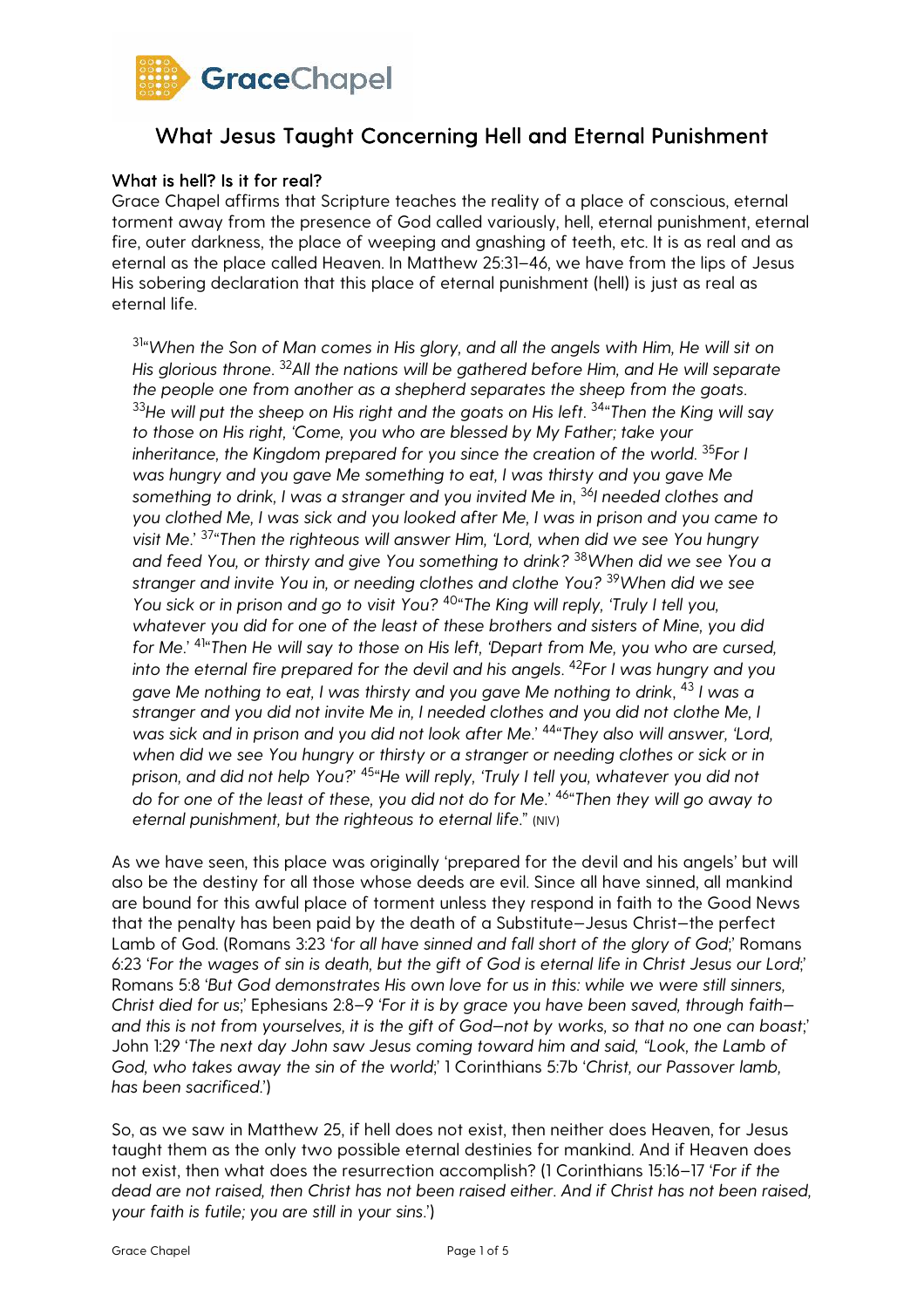

### What about Heaven?

Grace Chapel, therefore, affirms that Scripture likewise teaches the reality of a place of eternal blessedness in the presence of God and His angels called Heaven. It is also then the abode of those persons who have trusted in Jesus Christ, the One who has paid for their sins by the blood of His cross, has been raised from the dead for their justification, and has reconciled them to

God the Father, whose infinite holiness has been offended by our sin. In 1 Corinthians 15:3–7, we have these words:

3 *For what I received I passed on to you as of first importance: that Christ died for* our sins according to the Scriptures, <sup>4</sup>that He was buried, that He was raised on the *third day according to the Scriptures,* 5*and that He appeared to Cephas, and then to the Twelve*. <sup>6</sup>*After that, He appeared to more than five hundred of the brothers and sisters at the same time, most of whom are still living, though some have fallen asleep.* 

Colossians 1:20 adds, '*and through Him [the Son of God] to reconcile to Himself all things, whether things on earth or things in Heaven, by making peace through His blood, shed on the cross.'* 

#### Isn't eternal punishment overkill?

Grace Chapel denies that hell is only a temporary punishment. Some have offered defective assertions that a temporal hell is more in line with the heart of the God whose love requires justice to fit the punishment with the crime than a place of unending agony as the punishment for sin committed over the course of a finite lifetime. Such assertions assume a god whose holiness is bounded by the same temporal and spatial limitations that characterize mankind. On the contrary, the infinite holiness of God must require an infinite penalty for any offending sin. What is more, can the temporary punishment of any mere man in hell ever equal the infinite sacrifice of the righteous Son of God? Not once does Scripture ever intimate that hell is anything but permanent.

### Wouldn't a merciful God give us a second chance to repent once we realize how bad hell is?

Grace Chapel denies any implication that hell is a place where sinners who rejected the Son of God in life will have a second chance to repent after we die. Further, after death, no one will ever have any desire or opportunity to move from hell to Heaven. (Hebrews 9:27 '*People are destined to die once, and after that to face judgment;*' Luke 16:26 '*between us [in Heaven] and you [in hell] a great chasm has been set in place, so that those who want to go from here to you cannot, nor can anyone cross over from there to us*.')

#### Why is hell so awful and why does it last forever?

Grace Chapel affirms that our sin against God's infinite holiness demands an infinite penalty. This is why hell is a place of eternal torment and is also why only the infinite sacrifice of Jesus' death could atone for sin. Grace Chapel also denies any statement or implication that those who reject God or His Son, Jesus Christ, are not sent to hell for eternity. Jesus described the reality of the eternal torment of hell in terms as plain as His description of the reality of the eternal blessedness of Heaven (See Matthew 25:31–46 above).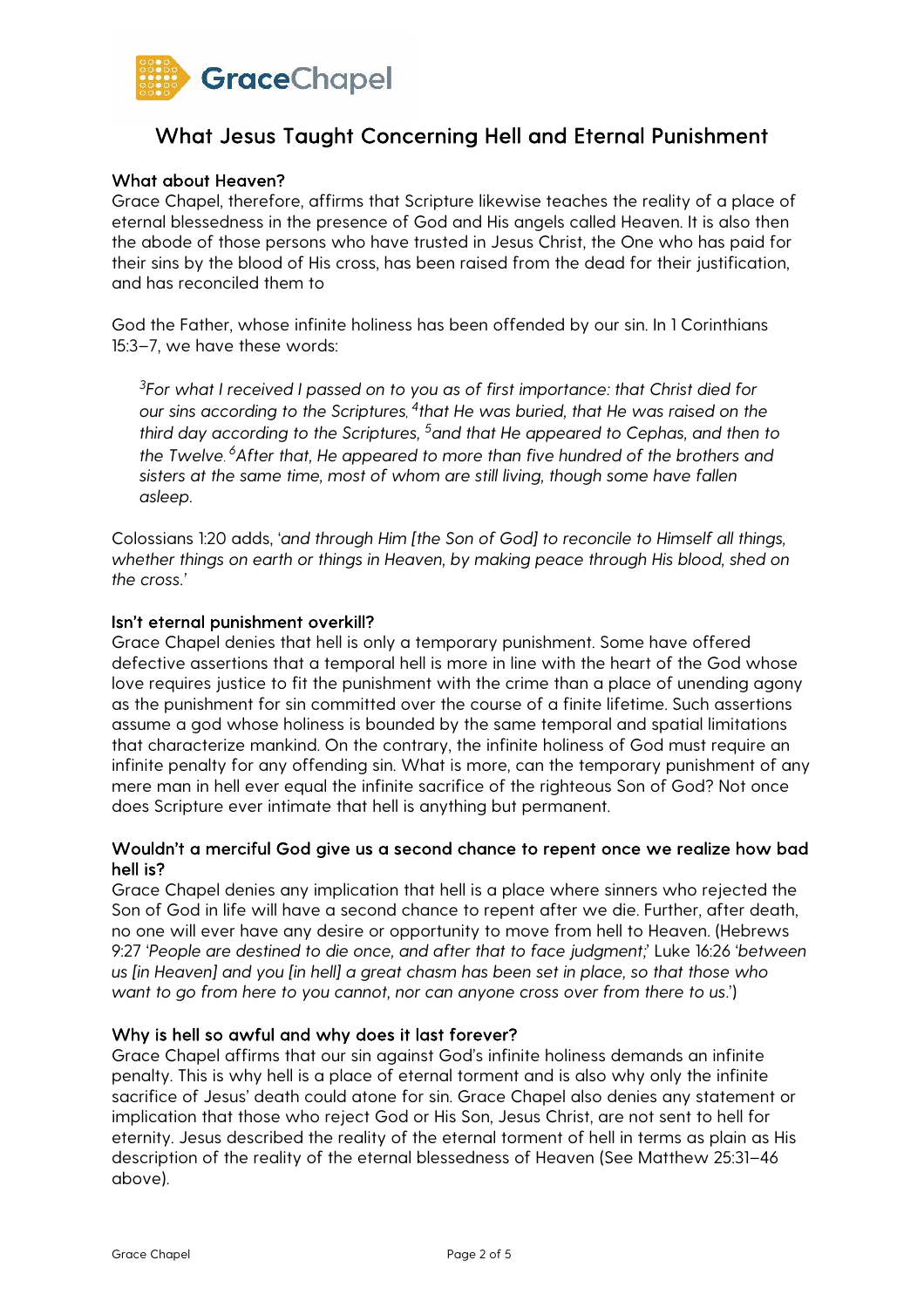

### Isn't hell and eternal punishment just a figure of speech?

Grace Chapel affirms that hell is a place of conscious torment that is sometimes called flames, outer darkness, or a place of weeping and gnashing of teeth. Since hell is also eternal, these flames are not normal combustion as we know it, nor can the pain be merely physical. Jesus told a story about a rich man who was in hell. He described this man as being in torment and agony in the flames, and yet expressed concern, speaking to Abraham, who was in Heaven, about his unbelieving brothers who were still alive but destined to join him in torment unless they repented. This man oddly did not ask for release from hell, but rather asked that Lazarus, who was in Heaven with Abraham, come to him to relieve his pain with a drop of water. The implication is that the rich man, having rejected God in life, continued to reject His presence even after death. Further, the rich man implied that God had not

done enough to convince him to repent in life, but that if Lazarus returned from the dead and spoke to his brothers, the miracle of his appearance would bring about their repentance. Abraham indicated that this would not bring about the brothers repentance anymore than the testimony of the Bible already could.

<sup>19</sup>*"There was a rich man who was dressed in purple and fine linen and lived in luxury every day.* 20*At his gate was laid a beggar named Lazarus, covered with sores* 21*and longing to eat what fell from the rich man's table. Even the dogs came and licked his sores.* 22*The time came when the beggar died and the angels carried him to Abraham's side. The rich man also died and was buried.* 23*In Hades, where he was in torment, he looked up and saw Abraham far away, with Lazarus by his side.* <sup>24</sup>*So he called to him, 'Father Abraham, have pity on me and send Lazarus to dip the tip of his finger in water and cool my tongue, because I am in agony in this fire.'* 25*But Abraham replied, 'Son, remember that in your lifetime you received your good things, while Lazarus received bad things, but now he is comforted here and you are in agony.* 26*And besides all this, between us and you a great chasm has been set in place, so that those who want to go from here to you cannot, nor can anyone cross over from there to us.'* 27*He answered, 'Then I beg you, father, send Lazarus to my family,* 28*for I have five brothers. Let him warn them, so that they will not also come to this place of torment.'* 29*Abraham replied, 'They have Moses and the Prophets; let them listen to them.'* 30'*No, father Abraham,' he said, 'but if someone from the dead goes to them, they will repent.'* 31*He said to him, 'If they do not listen to Moses and the Prophets, they will not be convinced even if someone rises from the dead." (Luke 16:19–31)* 

Whether this passage passes muster as a parable (as many orthodox scholars assert) or not, Jesus' teaching points regarding the terrible everlasting plight of this man remain undiluted in light of other passages in Matthew and Mark that also affirm the reality of the same terrible features mentioned here. (Matthew 5:22)

'*But I tell you that anyone who is angry with a brother or sister will be subject to judgment. Again, anyone who says to a brother or sister, 'Raca,' is answerable to the court. And anyone who says, 'You fool!' will be in danger of the fire of hell*;' Matthew 5:29–30 '*If your right eye causes you to stumble, gouge it out and throw it away. It is better for you to lose one part of your body than for your whole body to be thrown into hell. And if your right hand causes you to stumble, cut it off and throw it away.*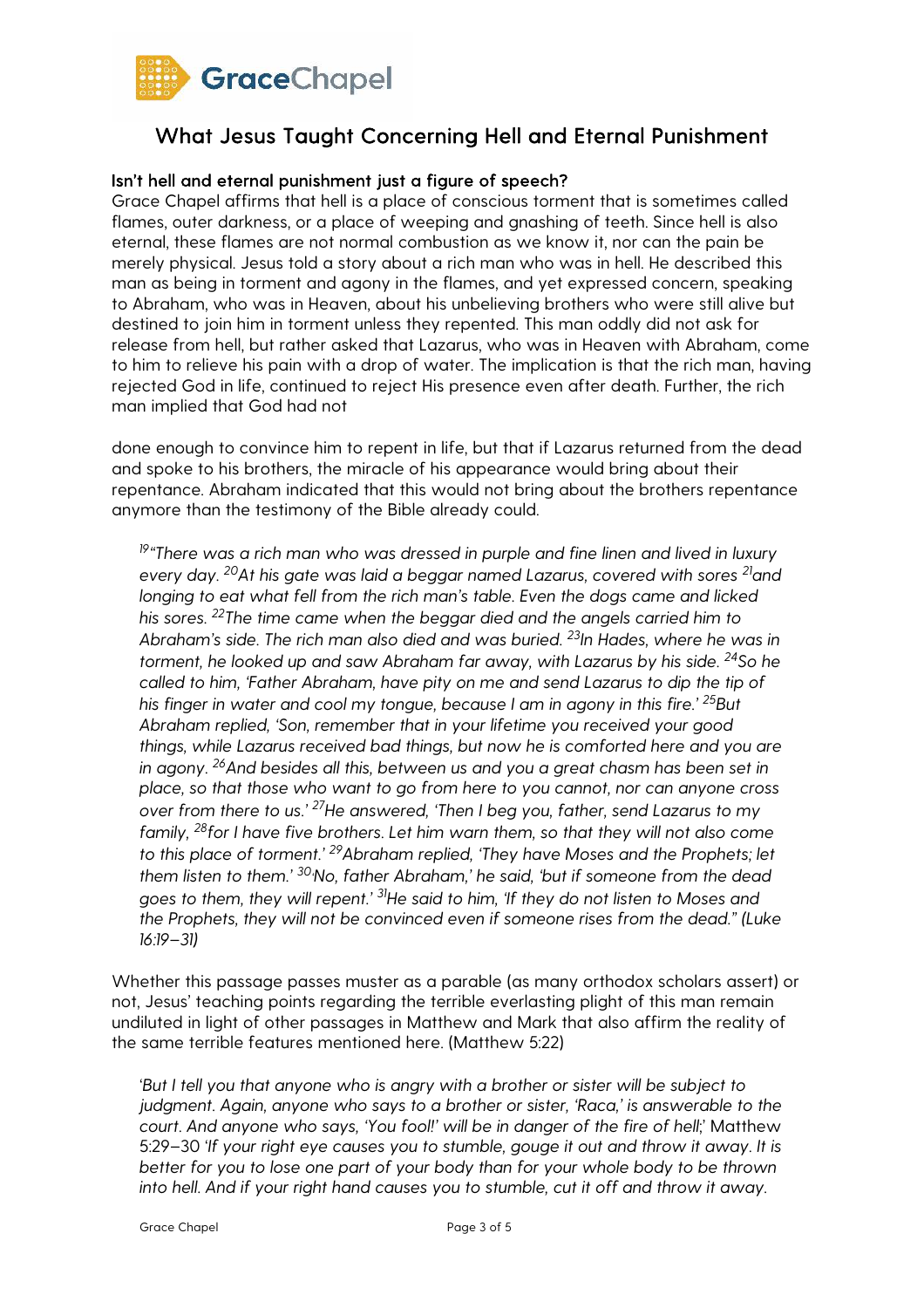

*It is better for you to lose one part of your body than for your whole body to go into hell*;' Matthew 10:28 '*Do not be afraid of those who kill the body but cannot kill the soul. Rather, be afraid of the One who can destroy both soul and body in hell*;'

Matthew 18:8–9 '*If your hand or your foot causes you to stumble, cut it off and throw it away. It is better for you to enter life maimed or crippled than to have two hands or two feet and be thrown into eternal fire. And if your eye causes you to stumble, gouge it out and throw it away. It is better for you to enter life with one eye than to have two eyes and be thrown into the fire of hell*;' Mark 9:43, 45, 47–48 '*If your hand causes you to stumble, cut it off. It is better for you to enter life maimed than with two hands to go into hell, where the fire never goes out ... And if your foot causes you to stumble, cut it off. It is better for you to enter life crippled than to have two feet and be thrown into hell . . . And if your eye causes you to stumble, pluck it out. It is better for you to enter the Kingdom of God with one eye than to have two eyes and be thrown into hell, where "the worms that eat them do not die, and the fire is not quenched.*')

### Is Jesus really the only way to avoid hell?

Grace Chapel affirms that Jesus Christ is the only way to Heaven and thus the only way to avoid hell (1 Timothy 2:5–6 '*For there is one God and one mediator between God and mankind, the man Christ Jesus, who gave Himself as a ransom for all people. This has now been witnessed to at the proper time*;' John 14:6 *Jesus answered, "I am the way and the truth and the life. No one comes to the Father except through Me*;" Acts 4:12 '*Salvation is found in no one else, for there is no other name under Heaven given to mankind by which we must be saved*.')

#### How can we enjoy Heaven knowing that loved ones are in hell?

Grace Chapel denies additionally that any knowledge of persons being currently in torment in hell shall so disturb those in Heaven that it would destroy the blessings of eternal life, or that the existence of anyone suffering in hell is incompatible with the bliss of Heaven. It is God Himself who shall wipe away every tear (Revelation 21:4 '*[In Heaven,] He will wipe every tear from their eyes. There will be no more death or mourning or crying or pain, for the old order of things has passed away*.')

### Since we are finite creatures, wouldn't we just cease to exist once we die unless we received eternal life?

Grace Chapel affirms that man has been created in God's image by means of which he shall exist forever (Genesis 1:27 '*God created mankind in His own image, in the image of God He created them;' Genesis 2:7 'Then the LORD God formed a man from the dust of the ground and breathed into his nostrils the breath of life, and the man became a living being*.') Further, by his own choice, man will live either in the presence of God or away from Him forever. This life with God forever is often referred to as "eternal life" in Scripture and begins immediately upon trusting in Jesus. (John 5:24 '*Very truly I tell you, whoever hears My Word and believes Him who sent Me has eternal life and will not be judged but has crossed over from death to life*.') But, if the resurrection is false, then we are still in our sins and our faith is in vain. (1 Corinthians 15:16–17, '*For if the dead are not raised, then Christ has not been raised either. And if Christ has not been raised, your faith is futile; you are still in your sins.*') Those who choose to reject God will also continue to exist eternally apart from God who is the source of life. This abnormal existence is often referred to as the "second death,"